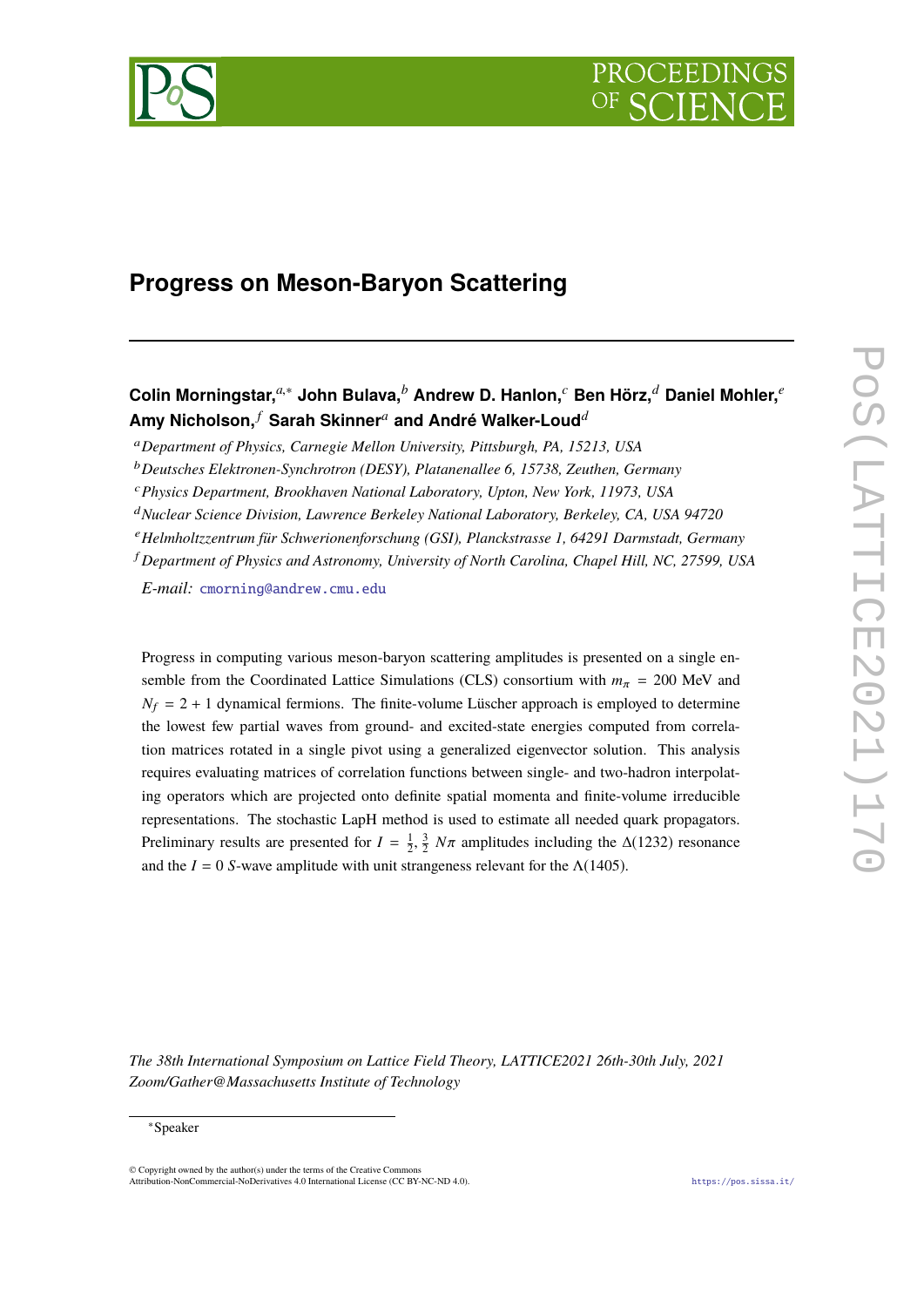#### **1. Overview**

This talk is a progress report on our efforts to determine meson-baryon and baryon-baryon scattering parameters in a large number of flavor channels. Preliminary results from correlation matrices obtained using only one time source are presented for  $I = \frac{1}{2}$  $\overline{2}$ the  $\Delta(1232)$  resonance and the *I* = 0 *S*-wave amplitude with unit strangeness relevant for the 3  $\frac{3}{2}$  *N* $\pi$  amplitudes including Λ(1405) using the D200 ensemble from the Coordinated Lattice Simulations (CLS) consortium with  $m_{\pi} = 200$  MeV and  $N_f = 2 + 1$  dynamical fermions. Results from correlators estimated using four time sources will soon be available.

Some motivations for this work are as follows. Meson-baryon amplitudes are useful for a variety of phenomenological applications both at the physical pion mass  $m_{\pi}^{\text{phys}}$  and for chiral effective field<br>there is a property of property of the physical pion mass  $m_{\pi}^{\text{phys}}$  and for chiral effective field theories (EFT) at varying pion masses  $m_\pi$ . The process  $\Delta(1232) \rightarrow N\pi$  is sometimes used as a degree-of-freedom in some EFT's. The scattering lengths  $a_{N\pi}^{I=3/2}$  $N\pi$ and  $a_{N\pi}^{I=1/2}$  will impact the discrepancy between lattice QCD and phenomenology determinations for  $\sigma_{\pi N}$ , which is relevant for dark matter direct detection. Lattice QCD is a good laboratory to study the  $\Lambda(1405)$  by varying quark masses.

#### **2. Methodology**

The finite-volume Lüscher approach<sup>[\[1](#page-7-0)[–4\]](#page-7-1)</sup> is employed to determine the lowest few partial waves from ground- and excited-state energies computed from correlation matrices rotated in a single pivot using a generalized eigenvector solution. Our implementation of the Lüscher method uses the "box matrix" *B* introduced in Ref. [\[5\]](#page-8-0), along with the scattering *K*-matrix, to form the energy quantization condition. Parameters in the *K*-matrix are determined using the determinant residual method of Ref. [\[5\]](#page-8-0). This analysis requires evaluating matrices of correlation functions between single- and two-hadron interpolating operators which are projected onto definite spatial momenta and finite-volume irreducible representations. The stochastic LapH method[\[6\]](#page-8-1) is used to estimate all needed quark propagators.

Finite-volume stationary-state energies are obtained from temporal correlations  $C_{ij}(t)$  =  $\langle 0|\overline{O}_i(t)O_i(0)|0\rangle$ , where  $O_i(t)$  are appropriate single- and multi-hadron operators. In finite volume, such energies are discrete, so the correlators can be expressed in terms of the energies using

$$
C_{ij}(t) = \sum_{n} Z_{i}^{(n)} Z_{j}^{(n)*} e^{-E_{n}t}, \qquad Z_{j}^{(n)} = \langle 0 | O_{j} | n \rangle, \tag{1}
$$

ignoring negligible effects from the temporal boundary. It is not practical to do fits using the above form, so we define a new correlation matrix  $\tilde{C}(t)$  using a single-pivot rotation

$$
\widetilde{C}(t) = U^{\dagger} C(\tau_0)^{-1/2} C(t) C(\tau_0)^{-1/2} U,
$$
\n(2)

where the columns of *U* are the eigenvectors of  $C(\tau_0)^{-1/2} C(\tau_D) C(\tau_0)^{-1/2}$ . We choose  $\tau_0$  and  $\tau_D$ large enough so that  $\tilde{C}(t)$  remains diagonal for  $t > \tau_D$  and such that the extracted energies are insensitive to increases in these parameters. Two-exponential fits to the diagonal elements  $\tilde{C}_{\alpha\alpha}(t)$ yield the energies  $E_{\alpha}$  and overlaps  $Z_j^{(n)}$  $j^{(n)}$ . However, energy shifts from non-interacting levels can be more accurately obtained using single-exponential fits to suitable *ratios* of correlators.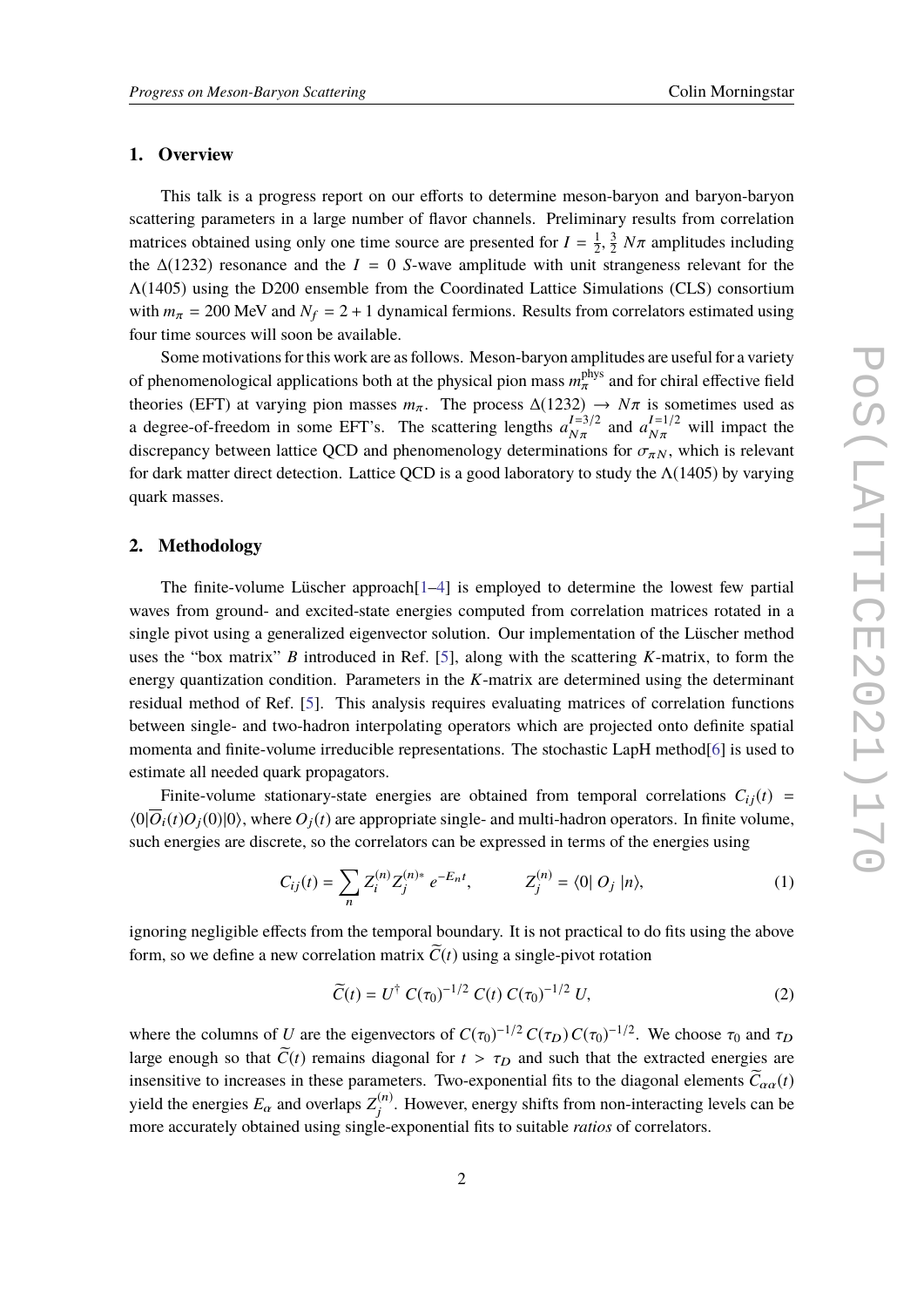It is extremely important to use judiciously constructed operators  $O_i(t)$ . Our operator construction is detailed in Refs.[\[7,](#page-8-2) [8\]](#page-8-3). Individual hadron operators are constructed using basic building blocks which are covariantly-displaced LapH-smeared quark fields. Stout link smearing[\[9\]](#page-8-4) is used for the displacements, and Laplacian-Heaviside (LapH) smearing is used for the quark fields:

$$
\widetilde{\psi}_{a\alpha}(x) = S_{ab}(x, y) \psi_{b\alpha}(y), \qquad S = \Theta\left(\sigma_s^2 + \widetilde{\Delta}\right), \tag{3}
$$

where the three-dimensional gauge-covariant Laplacian  $\widetilde{\Delta}$  is given in terms of the smeared link variables  $\tilde{U}$ , and  $\sigma_s$  is a smearing cutoff which determines the number  $N_{ev}$  of LapH eigenvectors to retain. The quarks are combined into so-called elemental meson and baryon operators:

$$
\overline{\Phi}_{\alpha\beta}^{AB}(\boldsymbol{p},t) = \sum_{\mathbf{x}} e^{i\boldsymbol{p}\cdot(\mathbf{x}+\frac{1}{2}(d_{\alpha}+d_{\beta}))} \delta_{ab} \, \overline{q}_{b\beta}^{B}(\mathbf{x},t) \, q_{a\alpha}^{A}(\mathbf{x},t), \tag{4}
$$

$$
\overline{\Phi}_{\alpha\beta\gamma}^{ABC}(\boldsymbol{p},t) = \sum_{\mathbf{x}} e^{i\boldsymbol{p}\cdot\mathbf{x}} \varepsilon_{abc} \overline{q}_{c\gamma}^C(\mathbf{x},t) \overline{q}_{b\beta}^B(\mathbf{x},t) \overline{q}_{a\alpha}^A(\mathbf{x},t), \tag{5}
$$

then the hadron operators are superpositions of the elemental operators obtained by group-theory projections onto the irreducible representations (irreps) of the appropriate lattice symmetry group:

$$
\overline{M}_l(t) = c_{\alpha\beta}^{(l)*} \overline{\Phi}_{\alpha\beta}^{AB}(t) \qquad \overline{B}_l(t) = c_{\alpha\beta\gamma}^{(l)*} \overline{\Phi}_{\alpha\beta\gamma}^{ABC}(t). \qquad (6)
$$

For an operator creating a definite momentum  $p$ , our operators transform according to irreps of the little group of  $p$  on a cubic lattice. For multi-hadron operators, it is very important to use superpositions of products of single-hadron operators of definite momenta. Spatially localized multi-hadron operators produce signals with large amounts of excited-state contamination. Our hadron operator construction is very efficient and generalizes to three or more hadrons. Note that to speed up our computations to achieve the statistics needed for extracting the low-lying energies required for our baryon-baryon scattering studies, we have not included any single hadron operators with quarks that are displaced from one another.

Including multi-hadron operators in our correlation matrices requires the use of time-slice to time-slice quark propagators. To make the calculations feasible, we resort to employing stochastic estimates of such quark propagators. The stochastic LapH method<sup>[\[6\]](#page-8-1)</sup> is used. We introduce  $N_R$ vectors of  $Z_4$  noise  $\eta^{(r)}$  in the LapH subspace

$$
\eta_{\alpha k}^{(r)}(t), \qquad t = \text{time}, \ \alpha = \text{spin}, \ k = \text{eigenvector number.} \tag{7}
$$

We carry out variance reduction using noise dilution, which introduces projectors  $P^{(a)}$ . Defining

$$
\eta^{[a]} = P^{(a)}\eta, \qquad X^{[a]} = D^{-1}\eta^{[a]}, \tag{8}
$$

we obtain Monte Carlo estimates of the quark propagators via

$$
D_{ij}^{-1} \approx \frac{1}{N_R} \sum_{r=1}^{N_R} \sum_{a} X_i^{(r)[a]} \eta_j^{(r)[a]*}.
$$
 (9)

We define four dilution schemes:

$$
P_{ij}^{(a)} = \delta_{ij}, \t a = 0, \t (none),
$$
  
\n
$$
P_{ij}^{(a)} = \delta_{ij}\delta_{ai}, \t a = 0, 1, ..., N-1, \t (full),
$$
  
\n
$$
P_{ij}^{(a)} = \delta_{ij}\delta_{a,Ki/N}, \t a = 0, 1, ..., K-1, \t (interlace-K),
$$
  
\n
$$
P_{ij}^{(a)} = \delta_{ij}\delta_{a,i \mod k}, \t a = 0, 1, ..., K-1, \t (block-K).
$$
\n(10)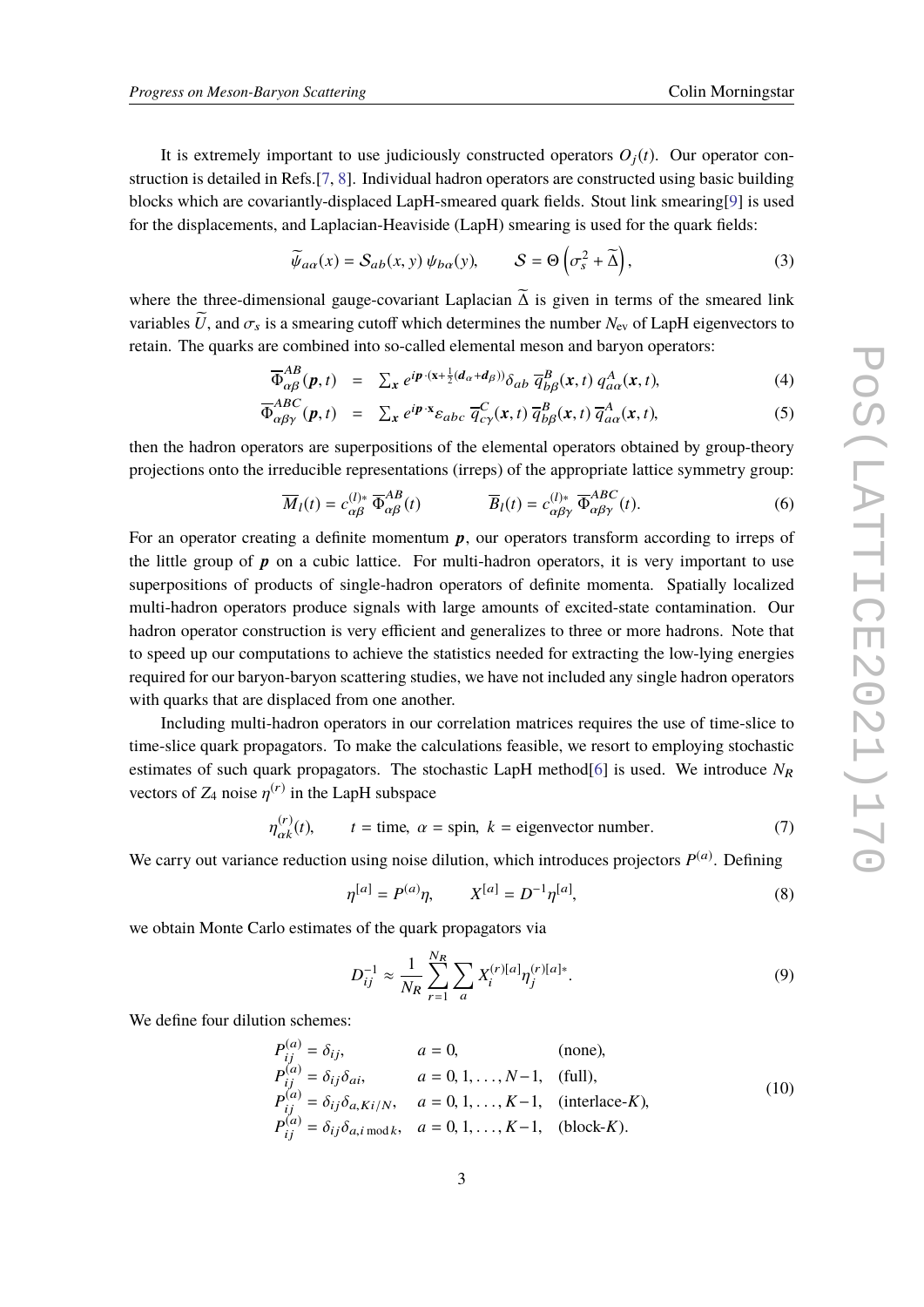<span id="page-3-0"></span>

| <b>Table 1:</b> The various isospin channels we plan to study using the CLS D200 ensemble, and the number of |  |
|--------------------------------------------------------------------------------------------------------------|--|
| correlators we will compute in each channel.                                                                 |  |
|                                                                                                              |  |
|                                                                                                              |  |
|                                                                                                              |  |

| Isospin channel                                                         | D <sub>200</sub> Number of Correlators |  |
|-------------------------------------------------------------------------|----------------------------------------|--|
| $I = 0$ , $S = 0$ , NN                                                  | 8357                                   |  |
| $I = 0$ , $S = -1$ , $\Lambda$ , $N\overline{K}$ , $\Sigma \pi$ (45 SH) | 8143                                   |  |
| $I = \frac{1}{2}$ , $S = 0$ , $N\pi$                                    | 696                                    |  |
| $I=\frac{1}{2}, S=-1, N\Lambda, N\Sigma$                                | 17816                                  |  |
| $I = 1$ , $S = 0$ , NN (66 SH)                                          | 7945                                   |  |
| $I = \frac{3}{2}, S = 0, \Delta, N\pi$                                  | 3218                                   |  |
| $I = \frac{3}{2}, S = -1, N\Sigma$                                      | 23748                                  |  |
| $I = 0$ , $S = -2$ , $\Lambda\Lambda$ , $N\Xi$ , $\Sigma\Sigma$ (66 SH) | 16086                                  |  |
| $I = 2$ , $S = -2$ , $\Sigma \Sigma$ (66 SH)                            | 4589                                   |  |
| Single hadrons (SH)                                                     | 33                                     |  |

We apply dilutions to the time indices (full for fixed sources, interlace for relative sources), the spin indices (full), and the LapH eigenvector indices (interlace-16).

Our current computations make use of 2000 configurations of the CLS D200 ensemble, which employs a  $64^3 \times 128$  lattice with spacing *a* ~ 0.065 fm and open boundary conditions in time. The quark masses are tuned such that  $m_\pi \sim 200$  MeV and  $m_K \sim 480$  MeV. For the LapH smearing, we use  $N_{\text{ev}} = 448$ . We are currently extending our computations to include the following source times:  $t_0$  = 35 forward,  $t_0$  = 64 forward and backward, and  $t_0$  = 92 backward. Our Wick contractions are efficiently performed using tensor contraction software which exploits common subexpression elimination[\[10,](#page-8-5) [11\]](#page-8-6) and makes heavy use of threaded batched BLAS routines. The various isospin channels that we are computing are listed in Table [1,](#page-3-0) as well as the total numbers of correlators that we are computing in each channel.

Scattering parameters are extracted from finite-volume energies using our implementation[\[5\]](#page-8-0) of the Lüscher method. We parametrize the inverse of the *K*-matrix, then determine best-fit values of the parameters using the determinant residual method[\[5\]](#page-8-0) in which we minimize

$$
\Omega(\mu, A) \equiv \frac{\det(A)}{\det[(\mu^2 + AA^{\dagger})^{1/2}]},\tag{11}
$$

with  $A = 1 - \widetilde{K}^{-1}B^{-1}$ , where  $\widetilde{K}$  is the *K*-matrix with threshold factors removed, and *B* is the so-called box matrix. We typically use  $\mu = 1$ .

In this talk, we present preliminary results for  $N\pi$  scattering in the isoquartet and isodoublet nonstrange channels using only one time source. Recall that the *K*-matrix has the form  $K_{IJ}^{(J)}$ ·(J)<br>L'S′a′;LSa For one channel,  $a = a' = 0$ , and for  $N\pi$ , we have total spin  $S = S' = \frac{1}{2}$ <br>meaning (1)  $k + L' = 1$  for  $N\pi$ , which is tantament to  $L = L'$ . Hence,  $\frac{1}{2}$ . Invariance under parity requires  $(-1)^{L+L'} = 1$  for  $N\pi$ , which is tantamount to  $L = L'$ . Hence, we can use the simplified notation  $K_I^{(J)}$ L<sup>(*J*)</sup>. Restricting to  $L \le 2$ , the  $(2J, L)$  partial wave content of various blocks of the  $\widetilde{K}^{-1}P^{-1}$  are listed in Table 2. The algorithm of the explicition K matrix which must be matrix  $1 - \widetilde{K}^{-1}B^{-1}$  are listed in Table [2.](#page-4-0) The elements of the scattering *K*-matrix which must be parametrized for  $L \leq 2$  are also listed in Table [2.](#page-4-0)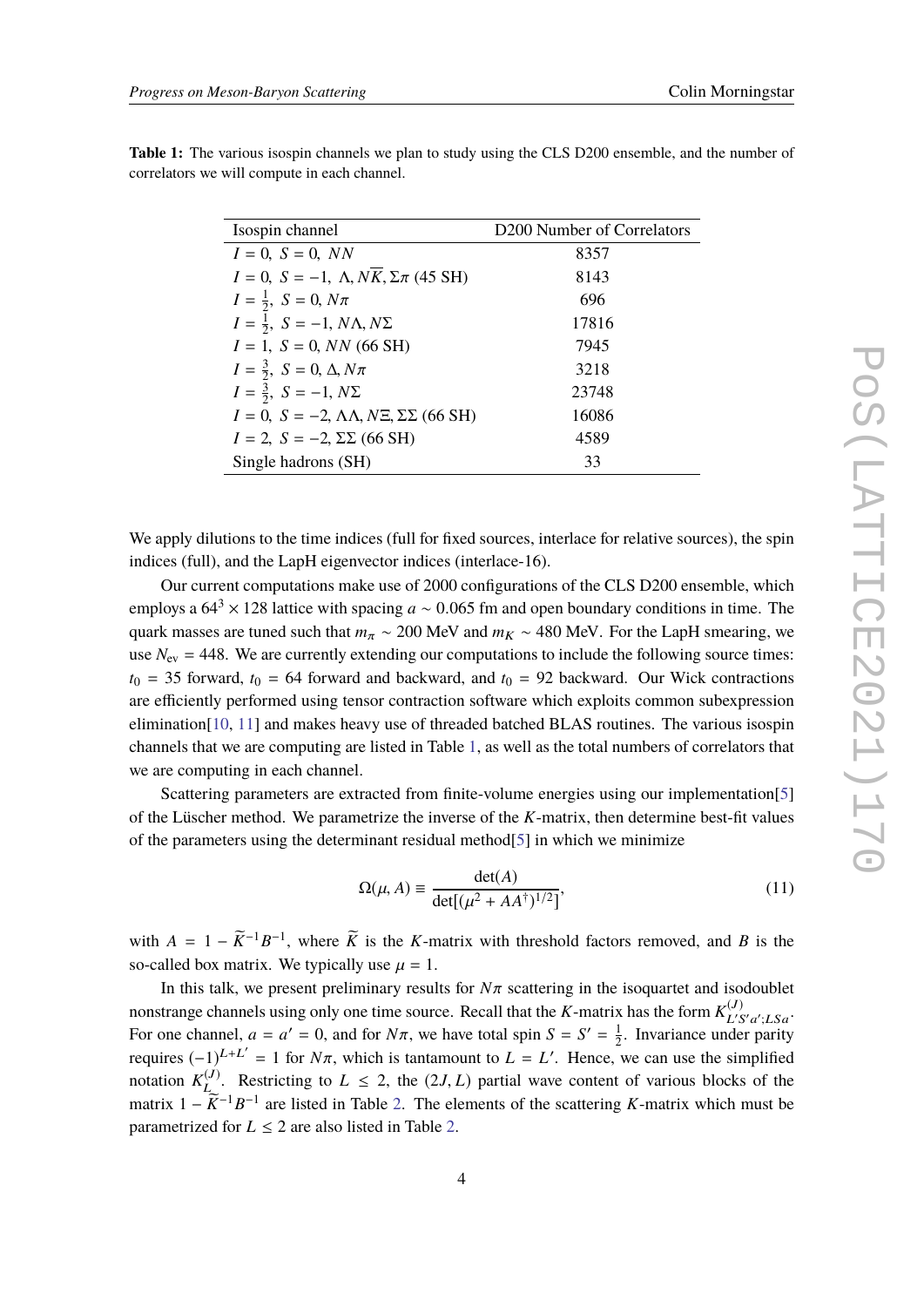<span id="page-4-0"></span>**Table 2:** (Left) The (2*J*, *L*) partial wave content of various blocks of the matrix  $1 - \widetilde{K}^{-1}B^{-1}$  labelled by<br>little group irror  $\Lambda(d^2)$  for  $N\pi$  states of  $I = \frac{1}{3}$ . Note that the integer  $d^2$  refers to tate little group irrep  $\Lambda(d^2)$  for  $N\pi$  states of  $I = \frac{1}{2}, \frac{3}{2}$ . Note that the integer  $d^2$  refers to total momentum  $R^2 = (2\pi/I)^{2}d^2$  for a letting volume  $I^3$ . (Bight) The elements of the conttaine K metrix denote  $P^2 = (2\pi/L_{\text{lat}})^2 d^2$  for a lattice volume  $L_{\text{lat}}^3$ . (Right) The elements of the scattering *K*-matrix, denoted by  $K_I^{(J)}$  $L^{(J)}$ , which must be parametrized for  $L \le 2$ . See Ref. [\[8\]](#page-8-3) for a description of the irrep labels.

| $\Lambda(d^2)$ | $(2J, L)$ content for $L \le 2$                      |               |                                        |
|----------------|------------------------------------------------------|---------------|----------------------------------------|
| $H_{g}(0)$     | (3, 1)                                               |               |                                        |
| $H_u(0)$       | (3,2), (5,2)                                         |               |                                        |
| $G_{1g}(0)$    | (1, 1)                                               |               |                                        |
| $G_{1u}(0)$    | (1,0)                                                |               | $J \, K_I^{(J)}$ needed for $L \leq 2$ |
| $G_{2g}(0)$    |                                                      |               |                                        |
| $G_{2u}(0)$    | (5, 2)                                               | $\frac{1}{2}$ | $K_0^{(1/2)}$ , $K_1^{(1/2)}$          |
|                | $G_1(1), G_1(4)$ $(1,0), (1,1), (3,1), (3,2), (5,2)$ | $rac{3}{2}$   | $K_1^{(3/2)}$ , $K_2^{(3/2)}$          |
|                | $G_2(1), G_2(4)$ (3, 1), (3, 2), (5, 2)              | $rac{5}{2}$   | $K_2^{(5/2)}$                          |
| G(2)           | (1,0), (1,1), (3,1), (3,2), (5,2)                    |               |                                        |
| $F_1(3)$       | (3, 1), (3, 2), (5, 2)                               |               |                                        |
| $F_2(3)$       | (3, 1), (3, 2), (5, 2)                               |               |                                        |
| G(3)           | (1,0), (1,1), (3,1), (3,2), (5,2)                    |               |                                        |
|                |                                                      |               |                                        |

The finite-volume energies are determined from ratio fits to single-pivot rotated correlators. Determinations of energy shifts  $\Delta_E$  from non-interacting energies were checked for stability against variations of the single-pivot times  $(\tau_0, \tau_D)$  and on increasing the number of operators  $n_{\text{ops}}$ . We parametrized resonant amplitudes with a Breit-Wigner form and used leading-order effective range expansions for non-resonant amplitudes, that is, parametrizing them with a constant. Covariance matrices and all statistical errors were estimated using bootstrap resampling with  $N_B = 800$  samples. All elastic levels are included. Any level within  $1\sigma$  of an inelastic threshold was not included. Parametrizations were provided for all *S*- and *P*-waves. Higher partial waves are ignored for now, but will be included in our final analyses. For the  $\Lambda(1405)$  channel, we consider coupled channels with  $\Sigma \pi$ ,  $N\overline{K}$ . Mixing of two-hadrons with stable hadrons is included in the  $I = \frac{1}{2}$ <br>S = 1 shample. The relevant stable hadron for  $I = \frac{1}{2}$  is the nucleon, and for  $I = 0$ . S  $\frac{1}{2}$  and  $I = 0$ ,  $S = 1$  channels. The relevant stable hadron for  $I = \frac{1}{2}$  $\frac{1}{2}$  is the nucleon, and for  $I = 0$ ,  $S = 1$ , it is the  $Λ(1115)$ .

The finite-volume spectrum for  $I = \frac{3}{2}$  $\frac{3}{2}$  is shown in Fig. [1,](#page-5-0) and the scattering phase shifts are shown in Fig. [2.](#page-5-1) Seventeen levels across  $H_g(0)$ ,  $G_{1u}(0)$ ,  $G_1(1)$ ,  $G(2)$ ,  $F_1(3)$ ,  $F_2(3)$ ,  $G_1(4)$ ,  $G_2(4)$ are included in the analysis. The  $G_{1g}(0)$  irrep which includes the leading  $(2J, L) = (1, 1)$  wave is not included because the ground state in this irrep is inelastic. A Breit-Wigner form is used to parametrize  $\widetilde{K}_1^{(3/2)}(E)$ , and constants are used for  $\widetilde{K}_0^{(1/2)}(E)$  and  $\widetilde{K}_1^{(1/2)}(E)$ . The best-fit results are

$$
\frac{m_{\Delta}}{m_{\pi}} = 6.380(20), \quad g_{\Delta N \pi} = 13.7(1.5), \quad \chi^2/\text{d.o.f.} = 1.74,
$$

$$
m_{\pi} a_0^{J=1/2} = -0.254(41), \quad (m_{\pi} a_1^{J=1/2})^{-1} = 2.61(44).
$$

The resonance parameters are consistent with a fit to *P*-wave only irreps.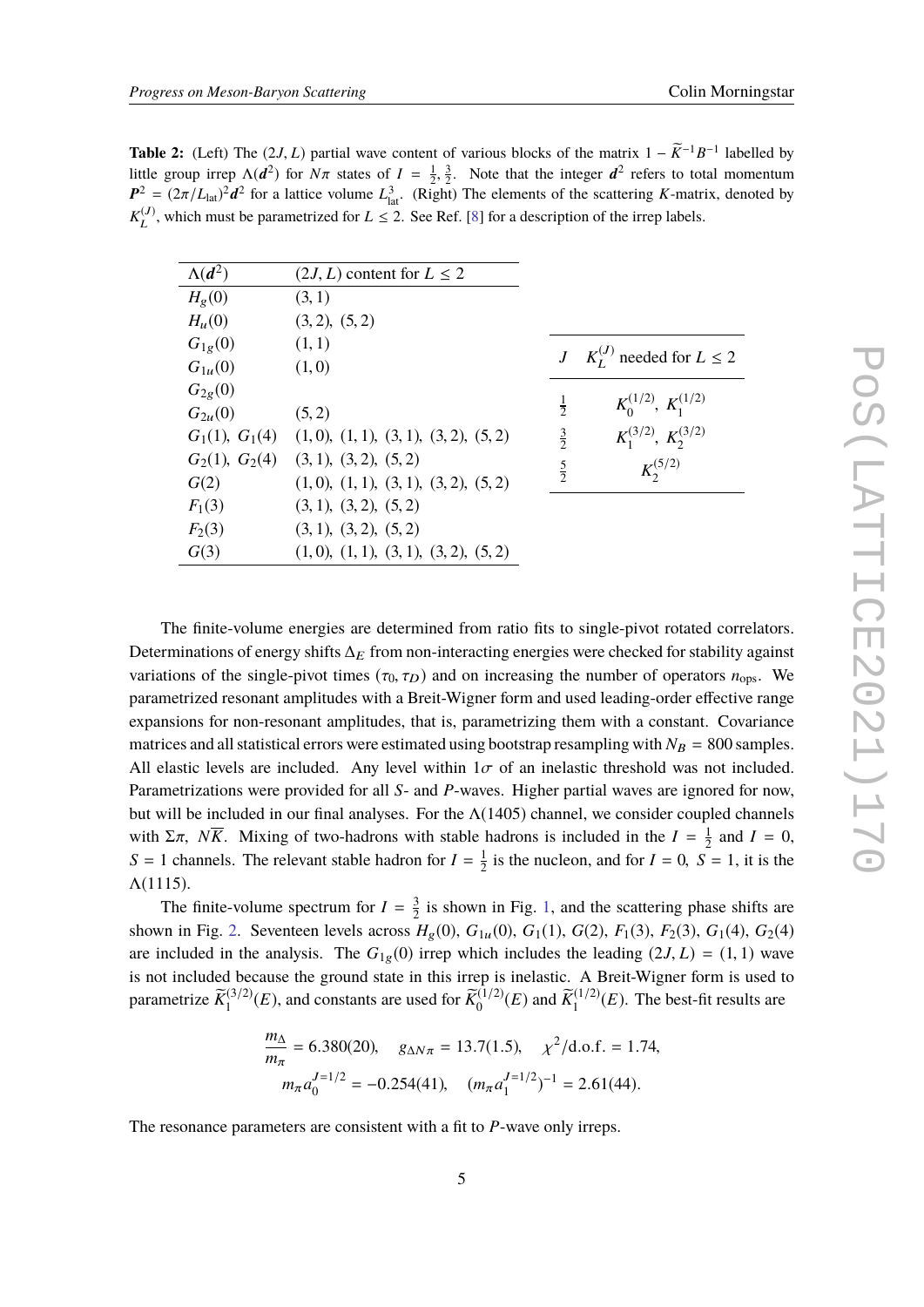<span id="page-5-0"></span>

**Figure 1:** Center-of-mass energies  $E_{cm}$  as ratios over the pion mass  $m<sub>\pi</sub>$  in the isoquartet non-strange sector for various little group irreps. The dashed horizontal lines show the non-interacting energies of the expected free two-particle states; the errors in the non-interacting energies are indicated by the gray boxes. The integers in parentheses in the irreps indicate  $d^2$  for total momentum squared  $P^2 = (2\pi/L)^2 d^2$ .

<span id="page-5-1"></span>

**Figure 2:** Threshold factors times cotangents of the phase shifts for the *P*-wave (left) and *S*-wave (right) for the isoquartet nonstrange channel against center-of-mass energies  $E_{cm}$  minus the nucleon mass  $M_N$  as a ratio over the pion mass  $m_\pi$ . Best-fit functions are shown as solid lines with error bands shown as dashed lines.

Two examples of extracting energy shifts in the isodoublet nonstrange channel are illustrated in the *t*min plots shown in Fig. [3.](#page-6-0) Each point is a fit using a single-exponential form to the single-pivot rotated correlator divided by the non-interacting level for time range from the *t*min shown on the horizontal axes to  $t_{\text{max}} = 25a$ . Compared with the corresponding levels in the  $I = \frac{3}{2}$  $\frac{3}{2}$  channel, the energy shifts are considerably smaller, as expected from the phenomenologically smaller value of the scattering length. A preliminary estimate of the  $I = \frac{1}{2}$  $\frac{1}{2}$  scattering length  $a_0^{1/2}$  is obtained by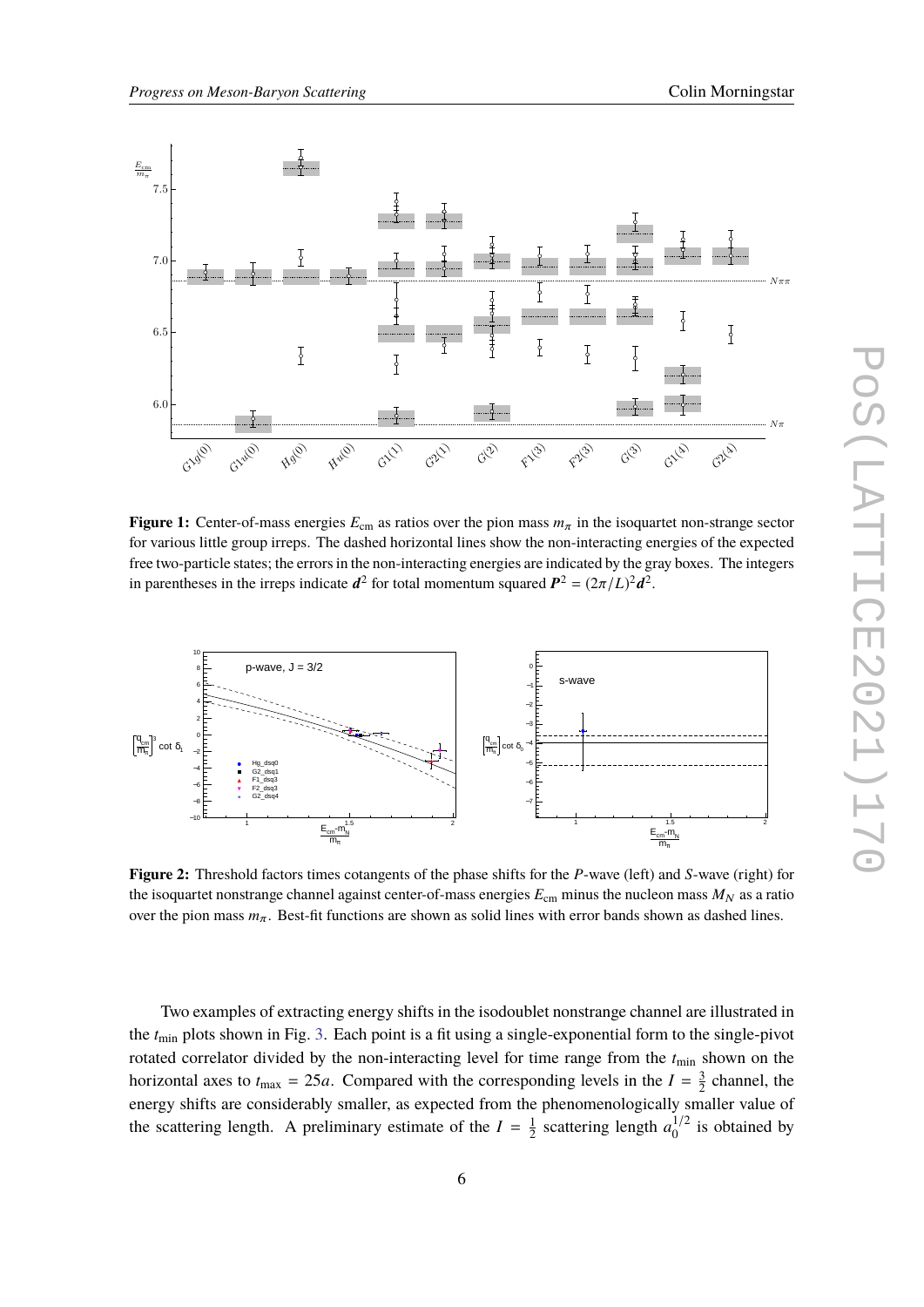<span id="page-6-0"></span>

<span id="page-6-1"></span>**Figure 3:**  $t_{\text{min}}$  plots for the energy shifts from non-interacting two-particle energies in terms of the lattice spacing *a* for the isodoublet nonstrange channel for the ground state in  $G_{1u}(0)$  (left) and the first-excited state in  $G_1(1)$  (right). The single-pivot rotation times  $\tau_0$ ,  $\tau_D$  are indicated, and  $n_{\text{ops}}$  are the numbers of operators used in the correlation matrices. Fits using  $t_{\text{min}} < 8$  have  $\chi^2/\text{dof} > 2$ .



**Figure 4:** Preliminary estimates of the  $(2J, L) = (1, 0)$  *S*-wave scattering amplitude in the  $I = 0$ ,  $S = 1$ (Lambda) channel. These results are obtained from the leading-partial wave approximate in the  $G_{1u}(0)$ ,  $G_1(1)$  and  $G(2)$  irreps using only the lowest scattering state, as discussed in the text.

ignoring  $L \geq 1$  contributions in the quantization conditions for both levels,

$$
(m_{\pi} a_0^{1/2})^{-1} = -86.06(72.14), \t G_{1u}(0), \t (12)
$$

$$
(m_{\pi} a_0^{1/2})^{-1} = 19.82(16.25), \t G_1(1). \t (13)
$$

Additional statistics and a more complete analysis of the elastic spectrum for  $I = \frac{1}{2}$  $\frac{1}{2}$  is required.

The final channel presented here is the  $I = 0$ ,  $S = 1$  channel, which is relevant for studying the  $\Lambda(1405)$ . This channel presents several additional difficulties. First, it may not be appropriate to truncate the quantization conditions at  $L_{\text{max}} = 1$  due to the low-lying  $\Lambda^*(1520)$  resonance in the  $(2J, L) = (3, 2)$  wave. Secondly, in order to accurately capture this excitation, it has been demonstrated [\[12\]](#page-8-7) that three-quark operators with gauge-covariant derivatives are needed to capture the orbital structure. Such operators have not been included in our computations. Third, there are multiple coupled two-hadron scattering channels which are expected to mix significantly, the most important of which are  $\Sigma \pi$  and  $N\overline{K}$ . These issues complicate the construction of correlation matrices, the extraction of levels, and the parametrization of the coupled-channel scattering amplitude in this flavor channel.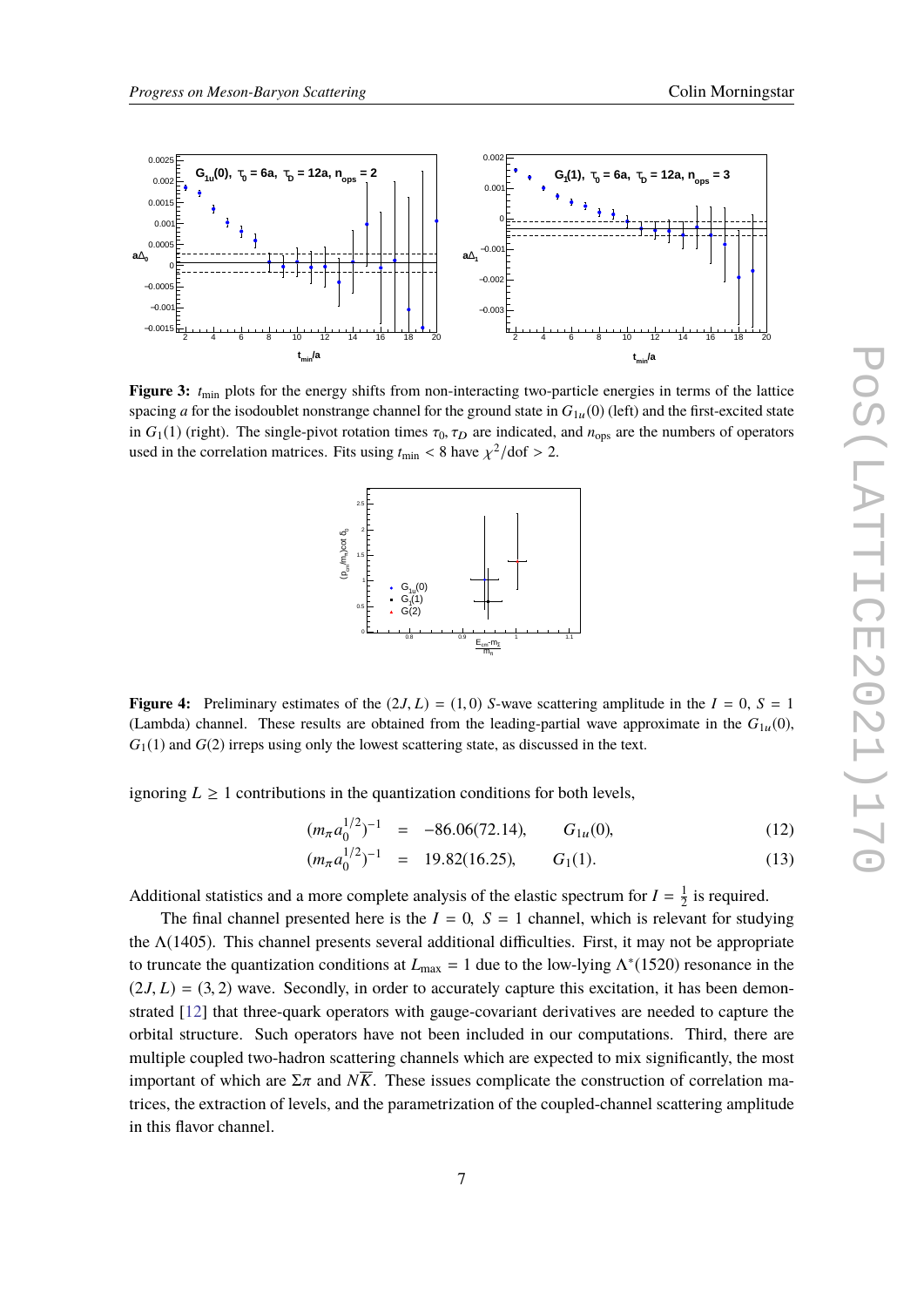All of these difficulties are ignored in this progress report which presents only our preliminary estimates. Our results for the scattering amplitude using the *S*-wave approximation are shown in Fig. [4.](#page-6-1) Here, we assume that the lowest-lying  $\Sigma \pi$  state is insensitive to the (2*J*, *L*) = (3, 2) wave in the  $G_1(1)$  and  $G(2)$  irreps, which also contain the  $(1, 0)$  and  $(1, 1)$  waves. Only the lowest  $\Sigma \pi$ scattering state is included in each of the  $G_{1u}(0)$ ,  $G_1(1)$ , and  $G(2)$  irreps. As in the  $I = \frac{1}{2}$  $\frac{1}{2}$  channel, the ground state in each irrep of non-zero total momenta is the lowest-lying stable  $\Lambda$ , which is far below the two-particle scattering threshold and so these levels are not included in the analysis. Despite the large statistical errors, there is some encouraging indication that the  $\Sigma \pi$  phase shift is positive.

For all of the results shown in this talk, we will soon present improved estimates using the increased statistics from including three more time sources and employing more comprehensive studies of the entire two-hadron spectra below the three-hadron thresholds, including all allowed types of two-hadron states.

#### **Acknowledgments**

Calculations for the results presented here were performed on the HPC clusters "HIMster II" at the Helmholtz-Institut Mainz, "Mogon II" at JGU Mainz, and "Frontera" at the Texas Advanced Computing Center (TACC). The computations were performed using the chroma\_laph and last\_laph software suites. chroma\_laph uses the USQCD chroma [\[13\]](#page-8-8) library and the QDP++ library. The contractions were optimized with contraction\_optimizer [\[11\]](#page-8-6). The computations were managed with METAQ  $[14, 15]$  $[14, 15]$  $[14, 15]$ . The correlation function analysis was performed with chimera and SigMonD. We are grateful to our colleagues within the CLS initiative for sharing ensembles.

CJM acknowledges support from the U.S. NSF under award PHY-1913158. ADH is supported by the U.S. Department of Energy, Office of Science, Office of Nuclear Physics through the Contract No. DE-SC0012704 and within the framework of Scientific Discovery through Advance Computing (SciDAC) award "Computing the Properties of Matter with Leadership Computing Resources". AWL acknowledges support from the U.S. DOE through award number DE-AC02-05CH11231, an LBNL LDRD grant, and an Early Career Award. DM acknowledges funding by the Heisenberg Programme of the Deutsche Forschungsgemeinschaft (DFG, German Research Foundation), project number 454605793.

### **References**

- <span id="page-7-0"></span>[1] M. Luscher, *Two particle states on a torus and their relation to the scattering matrix*, *[Nucl.](https://doi.org/10.1016/0550-3213(91)90366-6) Phys.* **B354** [\(1991\) 531.](https://doi.org/10.1016/0550-3213(91)90366-6)
- [2] K. Rummukainen and S.A. Gottlieb, *Resonance scattering phase shifts on a nonrest frame lattice*, *[Nucl. Phys.](https://doi.org/10.1016/0550-3213(95)00313-H)* **B450** (1995) 397 [[hep-lat/9503028](https://arxiv.org/abs/hep-lat/9503028)].
- [3] C.H. Kim, C.T. Sachrajda and S.R. Sharpe, *Finite-volume effects for two-hadron states in moving frames*, *[Nucl. Phys.](https://doi.org/10.1016/j.nuclphysb.2005.08.029)* **B727** (2005) 218 [[hep-lat/0507006](https://arxiv.org/abs/hep-lat/0507006)].
- <span id="page-7-1"></span>[4] R.A. Briceno, *Two-particle multichannel systems in a finite volume with arbitrary spin*, *[Phys.](https://doi.org/10.1103/PhysRevD.89.074507) Rev.* **D89** [\(2014\) 074507](https://doi.org/10.1103/PhysRevD.89.074507) [[1401.3312](https://arxiv.org/abs/1401.3312)].